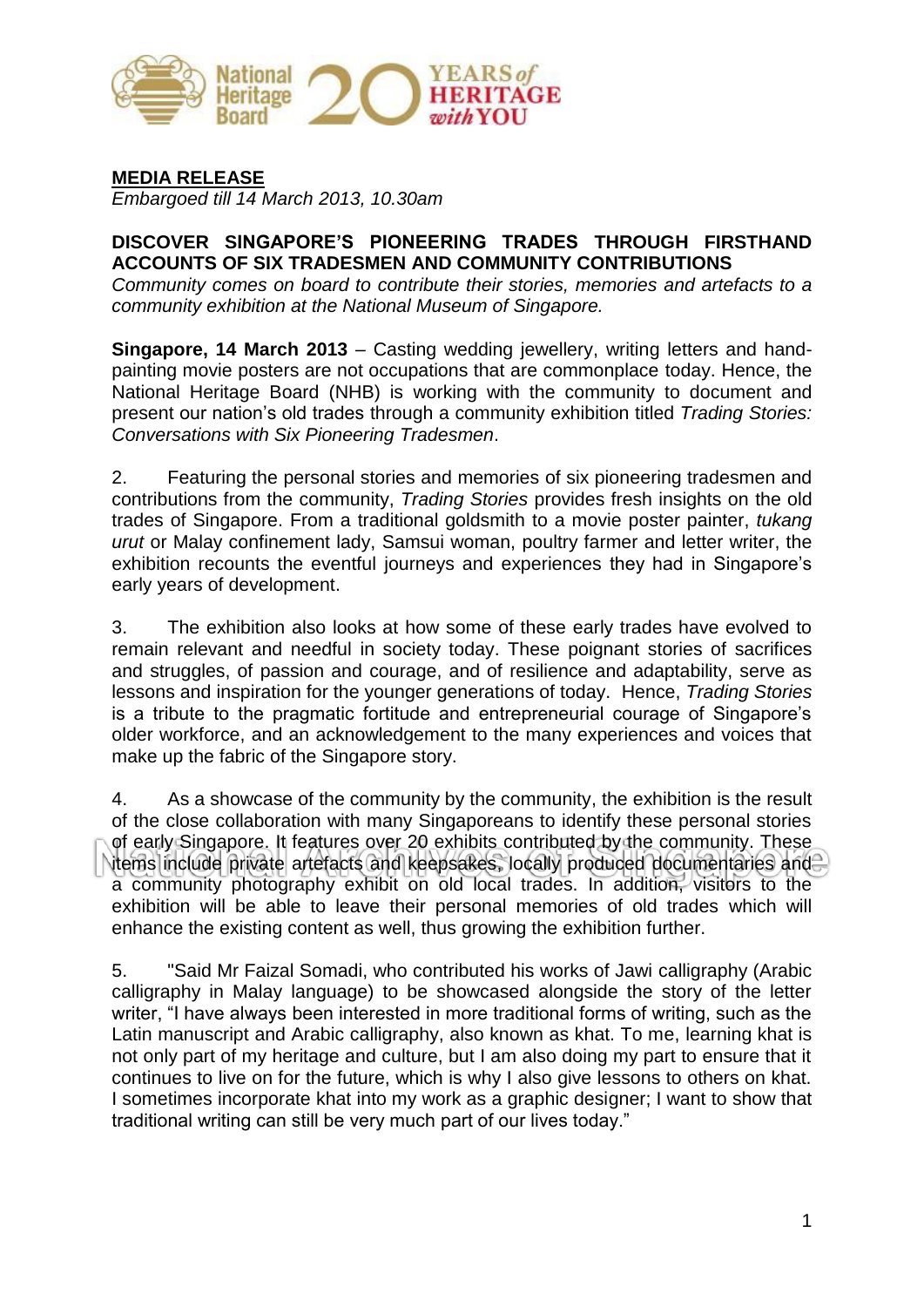

6. Ms Thangamma Karthigesu, Director of the Education and Outreach Division, NHB, said, "The Singapore we know today is built by the hands of those before us. It is important that we acknowledge the resilience, resourcefulness and innovation that our forebears have demonstrated, as these qualities serve to shape our future as well. We are very heartened that our six tradesmen so generously shared their life stories with us, so that more Singaporeans will know about these values that have carried them through life. This exhibition would also not be possible without the contributions from members of the community that have helped create an impactful showcase that we know will resonate with Singaporeans of all ages."

7. To further engage the community, a series of street theatre performances and demonstrations of old trades, rarely seen in Singapore today, will complement the exhibition on weekends in May and June. And to encourage a greater appreciation of the contributions of our forefathers amongst our younger generations, school programmes will be introduced to help enhance the *Trading Stories* experience for primary and secondary school students.

8. *Trading Stories* will run from 15 March to 23 June 2013 at the Stamford Gallery, National Museum of Singapore. Opening hours are from 10am to 6pm daily and admission is free. For more information, please visit www.nhb.gov.sg/tradingstories.

*- END -*

Annex A: Profile of Six Pioneering Tradesmen Annex B: Profile of Community Contributors Annex C: Public and School Programmes

#### **About National Heritage Board**

The National Heritage Board (NHB) champions the development and promotion of a vibrant cultural and heritage sector in Singapore. It makes heritage enriching, relevant and accessible to all through staging innovative programmes and forging partnerships with both private and people sector counterparts. NHB leverages on state-of-the-art technology and refreshing new approaches to make heritage more dynamic, alive and exciting for different audiences. It also manages both national and public museums, the Preservation of Monuments Board and the Heritage Conservation Centre. NHB was formed on 1 August 1993 as a statutory board under the Ministry of Information, Communications and the Arts (MICA). Please visit www.nhb.gov.sg for more information.

**For media enquiries, kindly contact:**

Cherie Lee Senior Associate DID: 6221 2681 Mobile: 9184 5774 Email: cherie.lee@tateanzur.com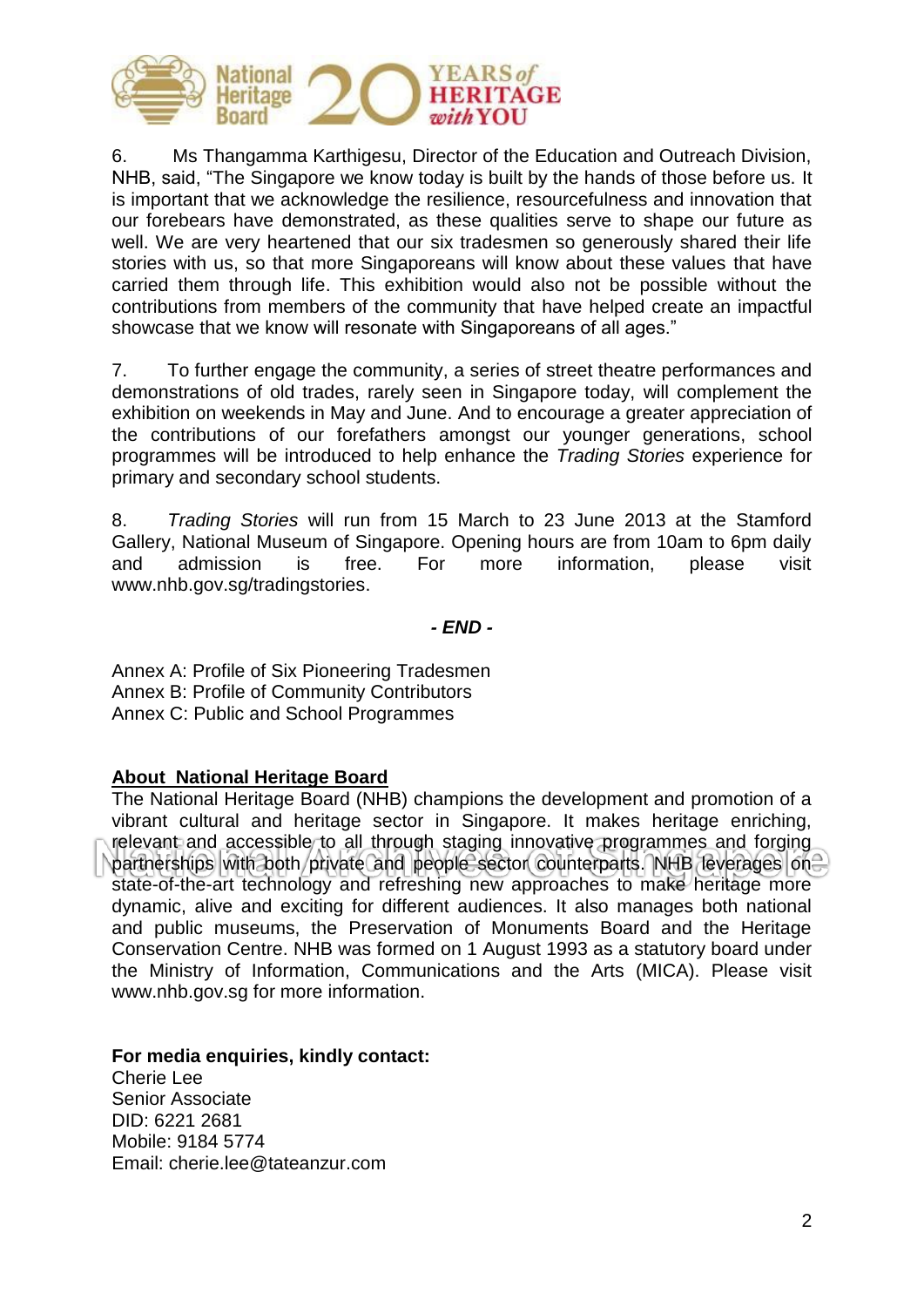

#### **ANNEX A**

#### **TRADING STORIES: CONVERSATIONS WITH SIX PIONEERING TRADESMEN Profile of Six Pioneering Tradesmen**

### **Urut Lady**

Runtik Binti Murtono, 53 year old Born in Surabaya, East Java, immigrated to Singapore in 1994

She has been massaging and "wrapping" new mothers back to health and shapeliness for more than 35 years. A third generation keeper of the secrets of traditional Malay confinement practices and medicine, she counts mothers of many races amongst her clients.

#### **Attending to new mothers**

Fondly known to her clients as Ibu Tutik, Madam Runtia binte Murtono comes from a line of traditional midwives and *jamu* healers. Her grandmother was a village elder whose knowledge of the traditional Malay art of natural healing with *jamu* (a blend of herbs derived from bark, roots and flowers of plants) and birthing rituals, made her a much sought after *Bidan* (midwife) in her kampong in Surabaya, East Java.

Since moving to Singapore in 1994, Ibu Tutik has made her living as an *urut* lady and what she earns supports her family here, with enough left over to send back to relatives to build a house for them in Surabaya. "My days are long; L start at 8am in the mornings, travelling from my home in Sengkang to all corners of Singapore Tanjong Rhu, Orchard Road, Clementi, Bukit Panjang - wherever my clients' live. When I get home in the evenings, it's time to cook dinner and do house chores. But, I enjoy my work and I am still strong."

Ibu Tutik's clients will call her in advance of their delivery to ensure that she is there for them during their confinement month; many come back to her when they are expecting again. The *urut* lady does not need to advertise her services: many of Ibu Tutik's clients come to her by referrals from satisfied mothers.

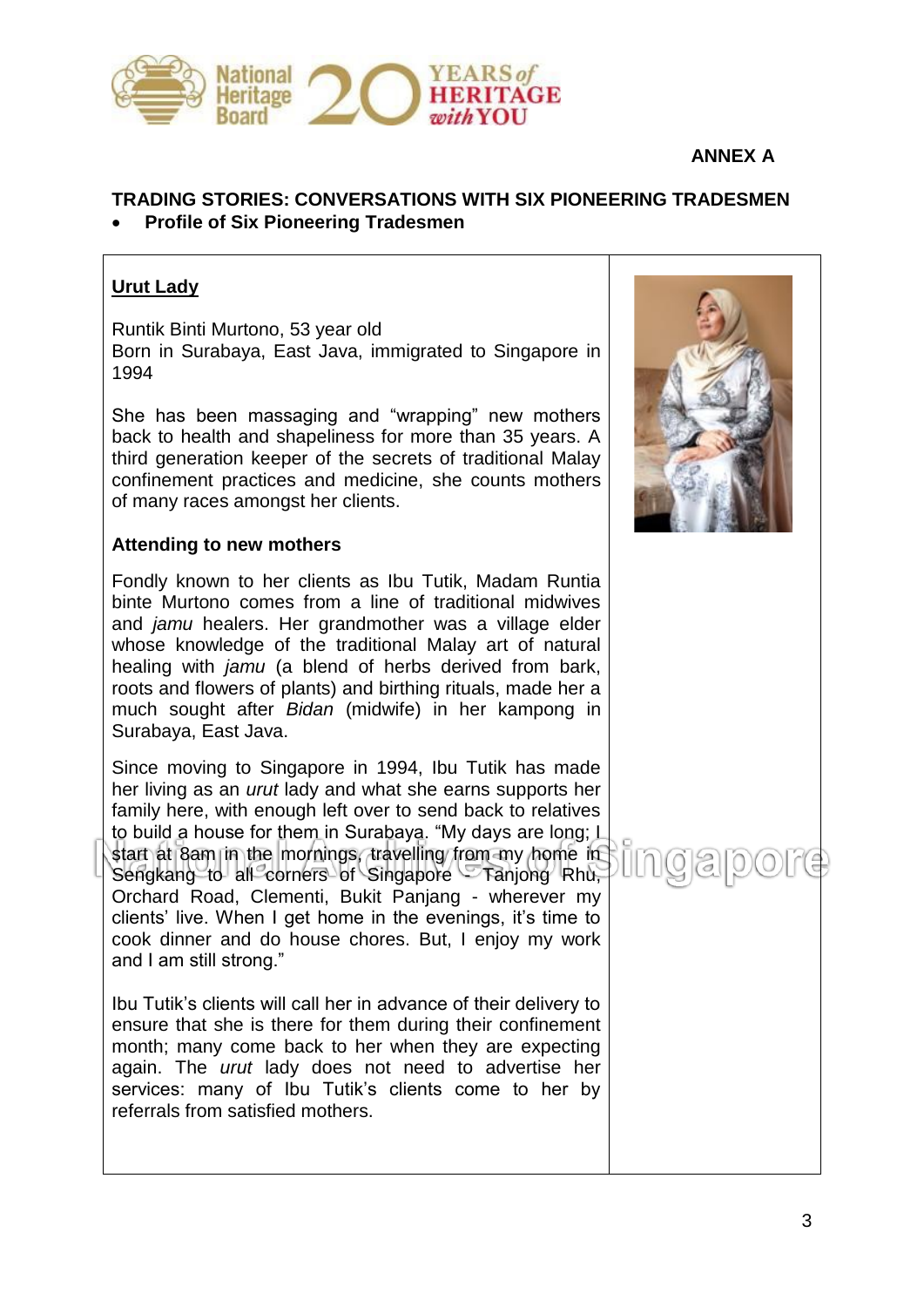

#### **Letter Writer**

Thangaraju s/o Singaram, 85 years old Born in Tamil Nadu, India, immigrated to Singapore in 1951.

Tamil immigrants who could not read or write would seek his help with letter writing. But he was more than a letter writer: in helping those who came to him to maintain ties with their loved ones in India, he often also played the part of a counsellor and a mediator.

#### **The South Indian immigrant**

Although he was born to a poor farming family in Tamil Nadu, Thangaraju was unusually privileged to have received ten years of schooling. "My mother insisted on it even though it was a struggle for the family." The privilege has brought blessings, opening doors to the *Thirukkural*  Tamil moral classic that has guided him in his life; education has also enabled him to help other Tamil immigrants who could not read and write.

The Tamil immigrants who went to Thangaraju with their letters were mainly older men with little schooling. Often they would meet in coffee shops in the little alleys off Serangoon Road. Over a cup of tea, Thangaraju would read to them their letters from home and listen to what they wanted to say in return. Helping with letter writing was his customary activity on Sundays and holidays for many years even after he moved to Kampong Bahru in the mid-1960s.

By then, Thangaraju had established a family of his own and was working as a warehouse supervisor for the Port Authority of Singapore. With his savings, he brought his family to Singapore in 1966. Anchored by the life he had created here and the extended family of immigrant 'brothers', he felt a new sense of belonging. For the early immigrant, Singapore is now his home.

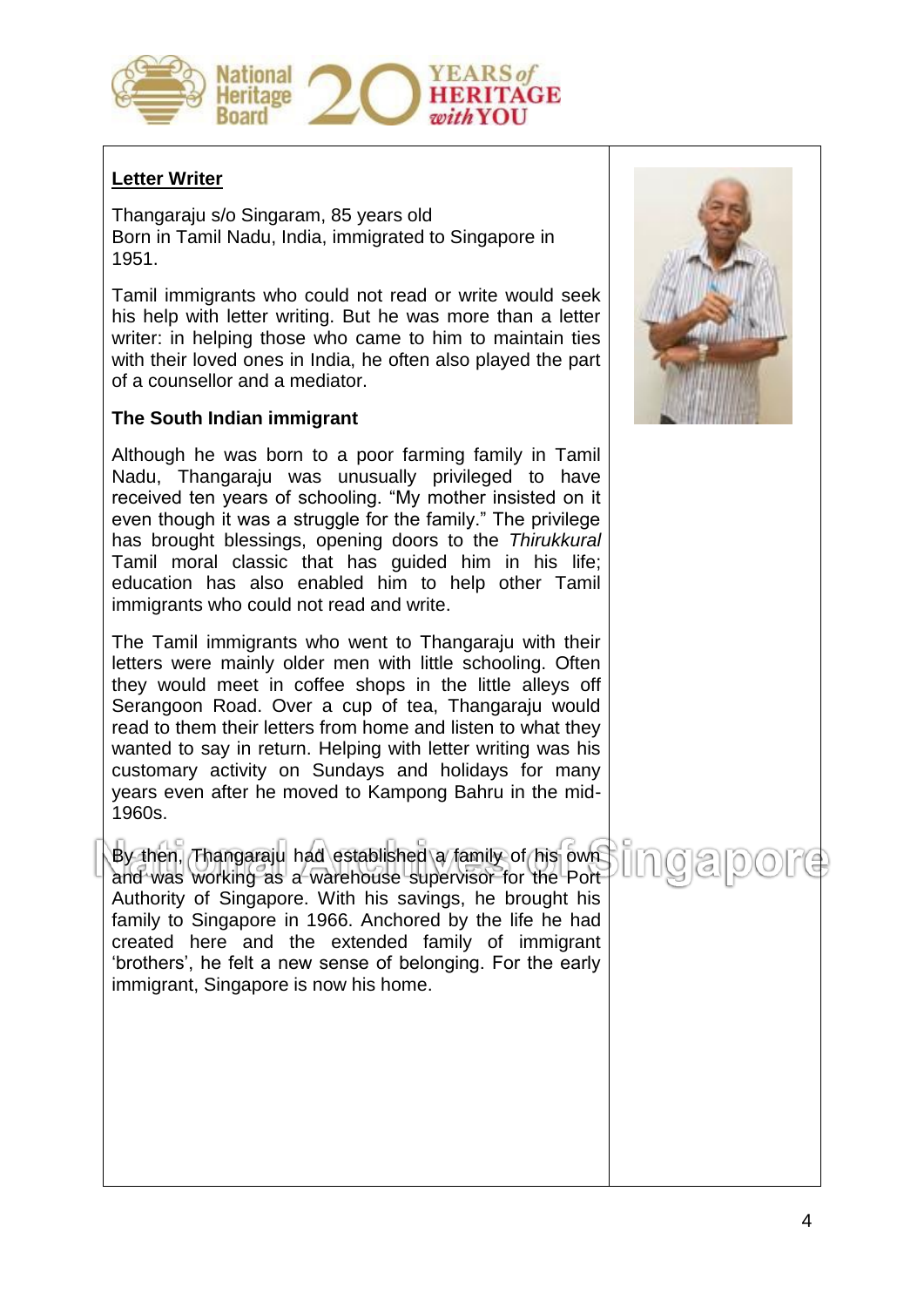

#### **Samsui Woman**

Ng Moey Chye, 81 years old Born in Singapore

She worked as a menial labourer in construction sites, doing work that machines now perform. It has been a hard life, but she remains thankful for the young volunteers who are helping her in her old age.

#### **Sworn to singlehood**

"Feisty "is the word that comes to mind when describing 81 year old Ng Moey Chye. Living on her own in a one-room Housing Development Board rental flat in Red Hill, she does not allow her age to slow her down. Ng supports herself by collecting used cardboard. Once a week, she will make her way to the Apex Club of Singapore's food distribution point to receive a package that includes vegetable and bread. Ng makes sure to collect the empty boxes too.

Born in Singapore in 1932, Ng was the daughter of a Samsui Woman. Her mother had settled into a marriage that produced more than 10 children. Her parents could not support another child and were forced to give Ng up for adoption when she was born. She never went to school and started supporting herself when she was 13 years old. At 17, she decided to become a Samsui Woman and swore to remain single after seeing a friend's unhappy marriage with a compulsive gambler. Nothing was more important to Ng than her independence, even if it meant having to support herself.

2015<br>20 **NIVAQ** Today, Ng does not have a family to call her own as most of her Samsui sisters have gone back to China or have passed away. Nevertheless the octogenarian remains positive and determined to maintain her independence.

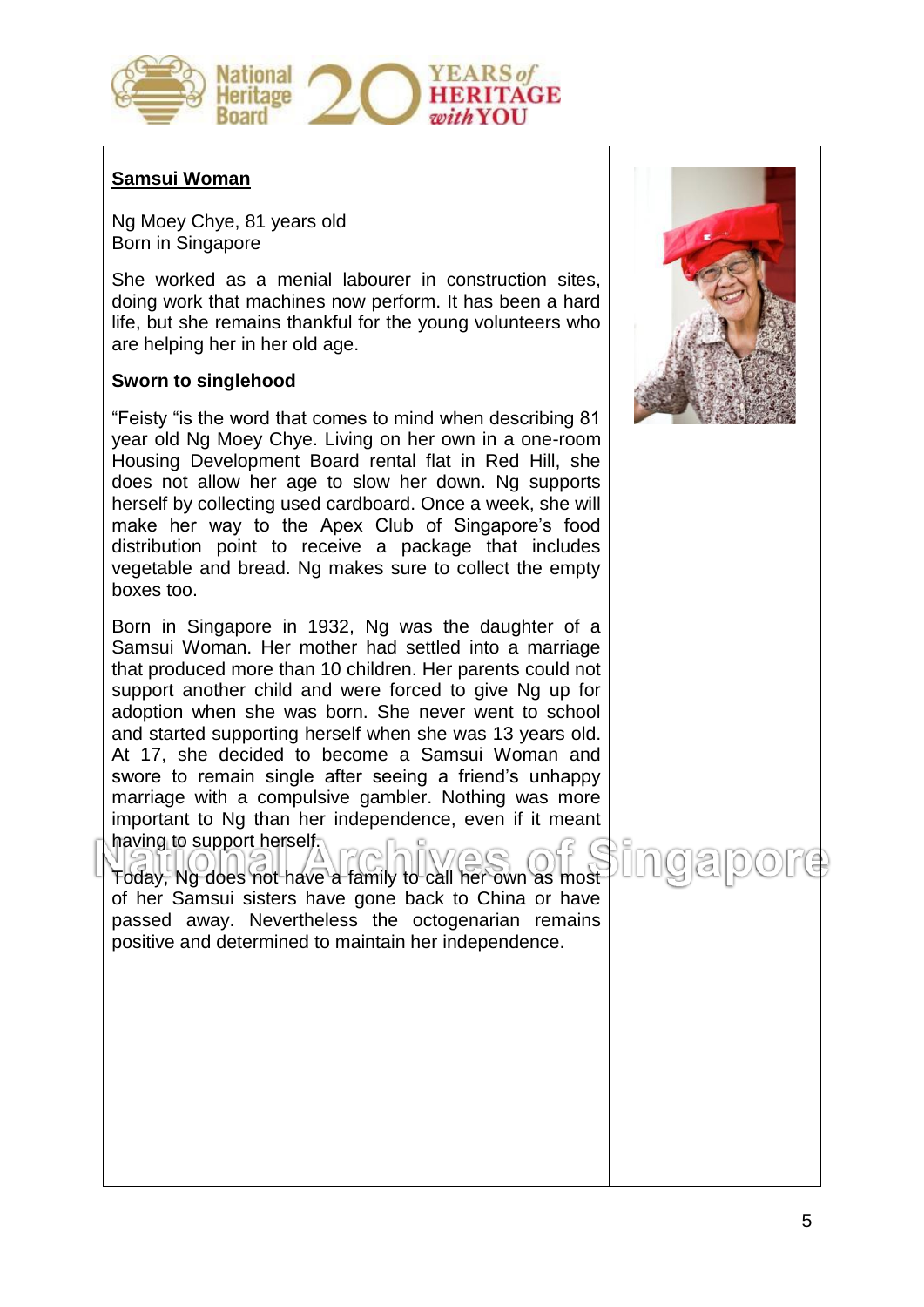

#### **Poultry Farmer**

Ho Seng Choon, 89 years old Born in China, immigrated to Singapore in 1929

He has been a poultry farmer for more than 60 years. A pioneer in introducing advanced methods of primary production in Singapore, his fowl business has grown from kampong farm to a leader in the science of poultry production.

#### **An Industry Leader in the Fowl Business**

Singapore's only game bird farm, Lian Wah Hang is fully integrated, specializing in breeding modules, with its own stock of "grandparents" and "parents" for game bird reproduction, providing 11 million quail eggs annually to consumers in Singapore alone. All this started with a young man who had a passion in exploring the new, and the drive to face the challenges of the farm business.

Rebuilding his life after the war, Ho saw the business potential of poultry farming with Singapore's growing population. He embarked on a study trip to Japan and the Netherlands in the early 1950s to learn the latest methods in livestock breeding and production. Securing land in Changi and Choa Chu Kang, Ho started Lian Wah Hang Farm in 1955 with a few batches of chicks from Japan. 60 years later, the sole proprietorship has grown into a conglomerate with farms in Singapore and Johore, and retail lines for battery systems and feedmills, husbandry consultancy and education.

In 1998, Ho passed the baton to his youngest son, William, a second-generation farmer. Enjoying the fruits of his labour, the 89-year-old is content and healthy. Living on his farm in Lim Chu Kang, he continues to contribute to the farming industry and the community of farmers in the Kranji Countryside enclave.

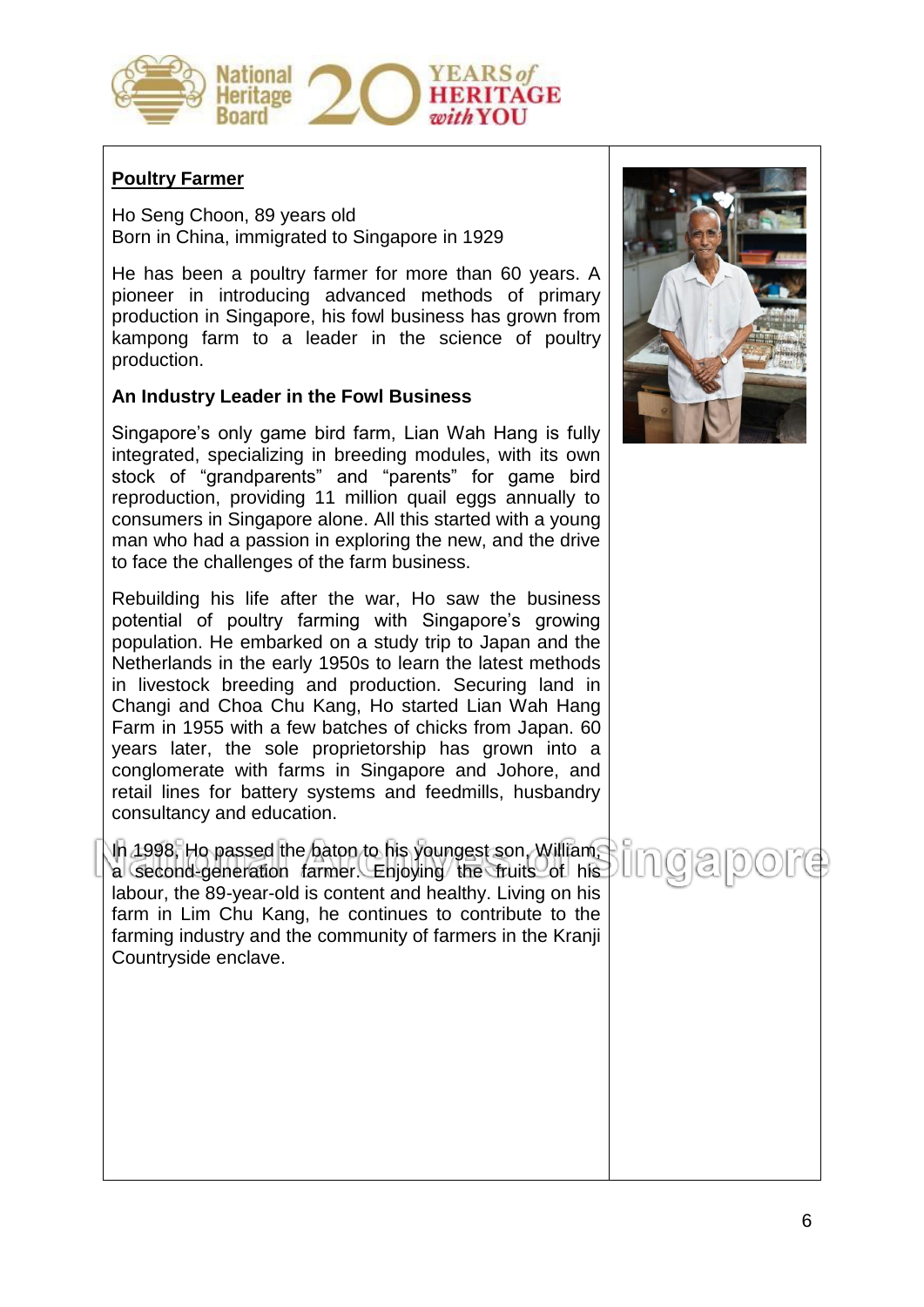

#### **Indian Goldsmith**

Murugaian s/o Ratnaswami Asari, 72 years old Born in Tamil Nadu, India, immigrated to Singapore in 1957

Of the Achari craftsman caste, he left the South Indian state of Tamil Nadu in the 1950s to find work in Singapore. Then, there were hundreds of goldsmiths working in Little India. Now, his is one of only two in the area still in the traditional business of handcrafted jewellery.

#### **Midas Touch**

Among the many goldsmith shops in Little India, Murugaian's RMP Jewellers & Goldsmith on Kerbau Road looks like one that time has forgotten. Located in a narrow shophouse, little about its shop-front announces the nature of its business. Inside, the shop is tiny and security bars protect a modest assortment of silver and gold ornaments.

Like the shop he owns, Murugaian's unassuming front belies a gritty pioneering spirit. He entered the goldsmith trade relatively late in life. 16 years old when he left Tamil Nadu in 1957, he became an apprentice to a master goldsmith in Buffalo Road when he was well in his 20s. Working as a carpenter for the Royal Air Force by day and a gardener on weekends, he devoted nights to learning the skill of traditional goldsmithing. After four years of apprenticeship, he rented a small smithy space for \$60 a month and began taking orders for traditionally handcrafted jewellery. In the 1980s, Murugaian started his own jewellery shop and opened Indian Jewellers in a back lane off Serangoon Road. He later moved the shop to main street Serangoon Road and acquired an adjoining unit to expand the business.

Murugaian's son Parthiban now manages Indian Jewellers, and the old man keeps himself busy with RMP Jewellers & Goldsmith. He started the latter in 2009 and plans to hand over the goldsmithing business to Parthiban when he retires.

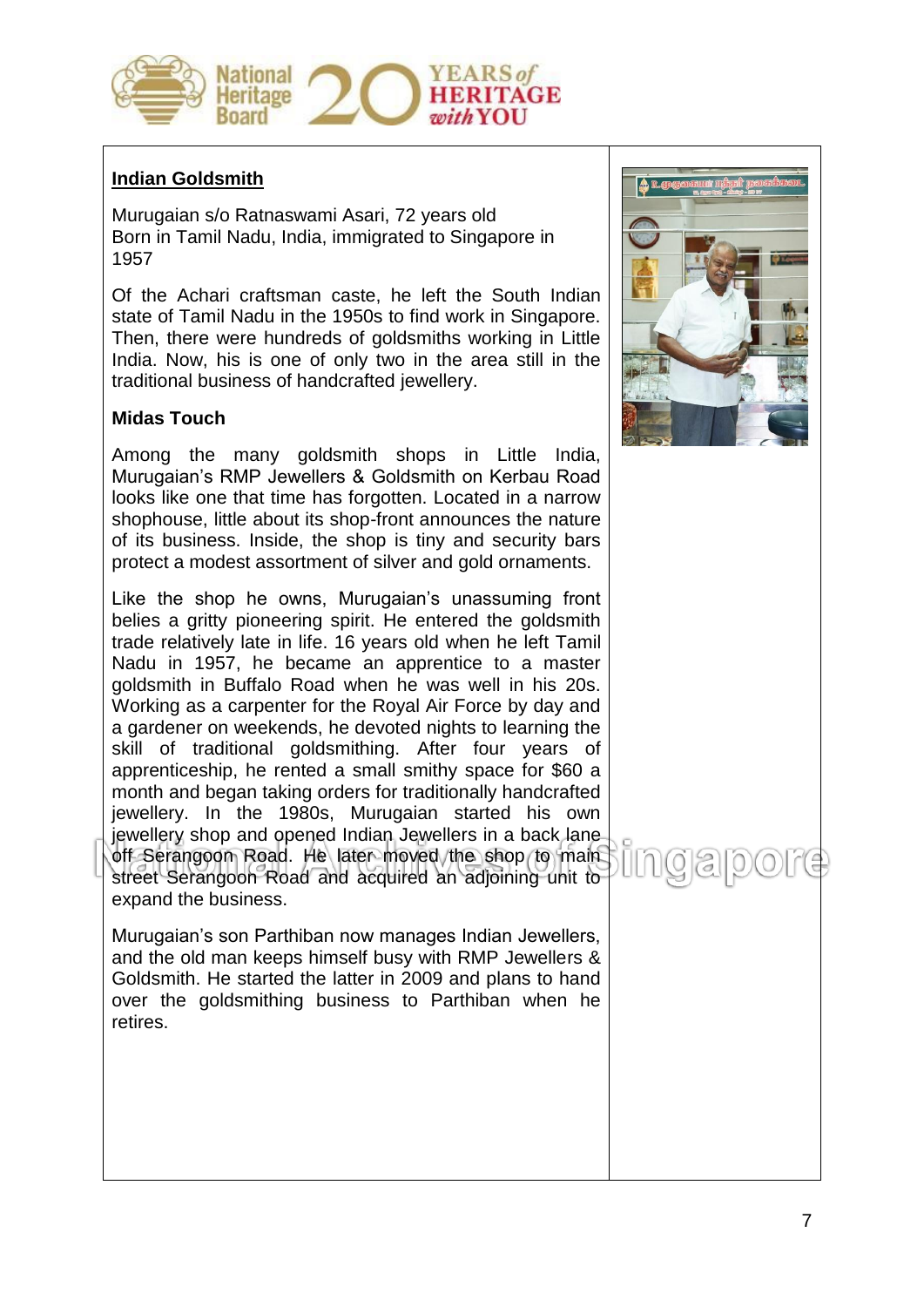

#### **Movie Poster Painter**

Ang Hao Sai, 62 years old Born in Singapore

#### **An art-maker at heart**

He was not a good student but he excelled in art. With just Primary 6 level education, 13-year-old Ang Hao Sai left school to become an apprentice in Lam Kok, a large poster studio on Cairnhill Road. As an apprentice, he did menial jobs at the studio for 3 meals a day and a small allowance of \$20 a month. He hung around after others had left to secretly practice sketching movie stars and scenes on scraps of paper. Recognising his interest, Lam Kok's boss put the boy on the production line. Assigned the role of applying background colours, Ang Hao Sai began his 30 year career of painting movie posters in the early half of the 1960s and quickly rose to become the studio's master painter.

In 1987, Ang started his own poster painting business, relying on Cathay for most of his jobs. Hao Meng Art Studio was then a two-man production team while Ang's wife provided administrative support. But the movie poster painting industry was already in its sunset years. Hao Meng Art Studio eventually found its niche after the late 1990s in events and festive production, building stage backdrops and event sets for clients such as Omni-Theatre and Science Centre.

The 62 year-old Ang remains active in the family business even as he prepares to hand the reigns over to his son-Adrian. He knows that the company must adapt to keep up with industry practices. In his workshop at Ang Mo Kio Industrial Park, digital software and an industrial inkjet printer now perform the work he used to do by hand.

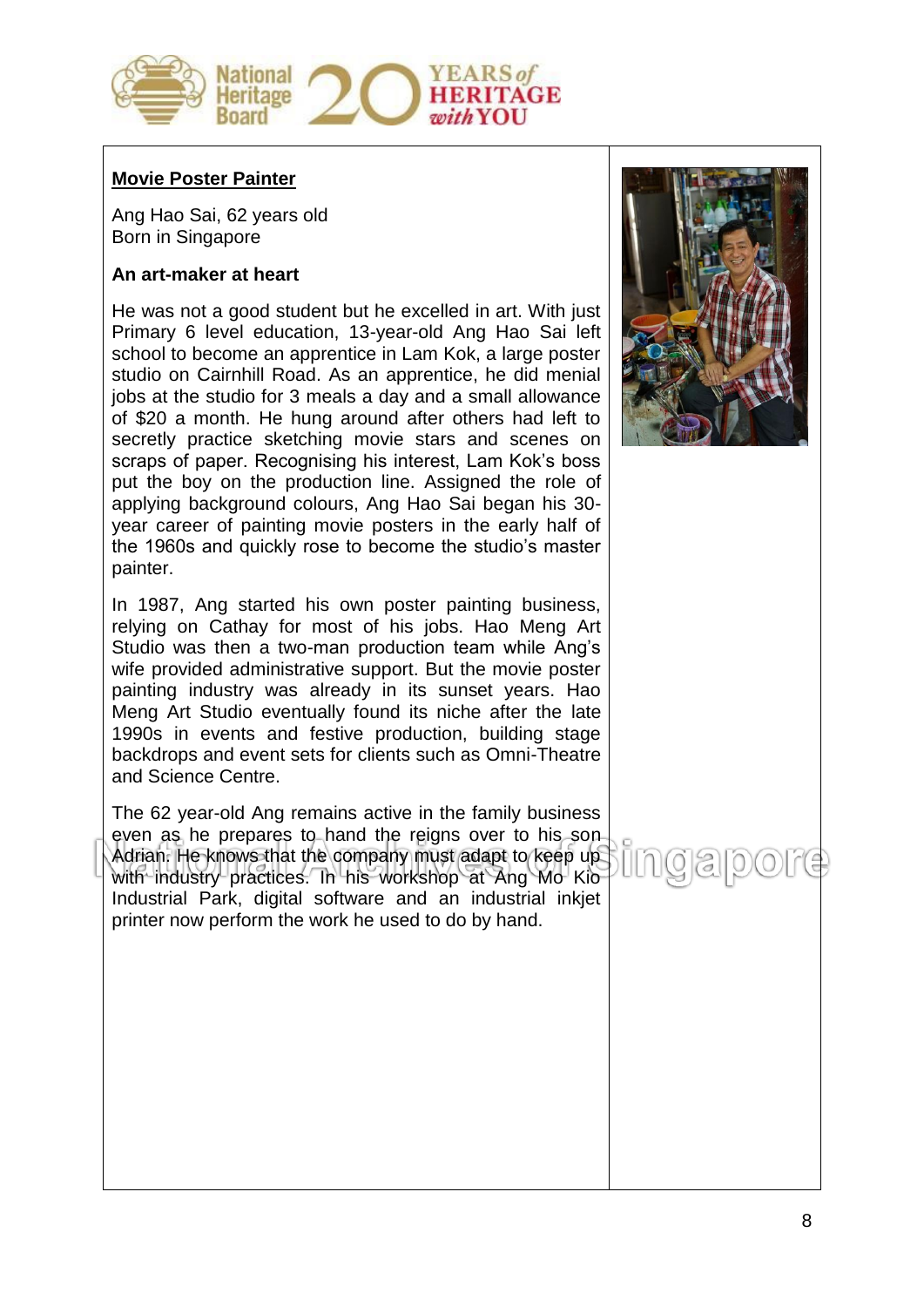

#### **ANNEX B**

#### **TRADING STORIES: CONVERSATIONS WITH SIX PIONEERING TRADESMEN Profile of Community Contributors**

#### **COMMUNITY PHOTOGRAPHY EXHIBIT: JEROME LIM**

Once told that it was his destiny to wander through life, Jerome Lim attempts to capture on through photographs, the many things that have caught his imagination on life's long and winding road.

Jerome's site, The Long and Winding Road (thelongnwindingroad.wordpress.com) , was picked as the Best Photography blog at the Singapore Blog Awards in both 2011 and 2012.

#### **JAWI CALLIGRAPHY ARTWORKS FOR LETTER WRITER SECTION: FAIZAL SOMADI**

Faizal Somadi (b. 1979, Singapore) has been practicing the art of calligraphy since he was 10 years old. Moving from Latin manuscript, the graphic designer embarked on learning *khat* in 2002 from calligraphers in Asia. Since then, Faizal has been actively creating as well as giving lessons on the traditional art form. His journey on *khat* continues under the tutelage of a Turkish master calligrapher.

#### **LOAN OF HAND-PAINTED "MY MAGIC" MOVIE POSTER: ERIC KHOO**

Award winning filmmaker Eric Khoo helms Zhao Wei Films and Gorylah Pictures. The Cultural Medallion recipient was awarded the Chevalier de l'Ordre des Arts et des Letters in 2008, and his feature, My Magic, was nominated for the Cannes Palme d'Or in the same year.

Khoo put Singapore on the international film map with his first feature film "Mee Pok Man" (1995), picking up prizes at Fukuoka, Pusan and Singapore. His second feature "12 Storeys" (1997) was the first Singaporean film to be invited officially to participate in the 50th Cannes Film Festival (1997).

Directed by Singapore filmmaker Eric Khoo, *My Magic* is a story about love and redemption of a broken magician and his 12 year-old son. Khoo commissioned the *My Magic* canvas poster for display at the film's Singapore premier on 25 September, 2008 at Golden Village Vivo City. "I felt the subject matter and bizarre magic would come across really well in an old style canvas painting. A nod to nostalgia."

#### **LOAN OF EMBROIDERY "SAMSUI WOMEN AT LUNCH": AGNES TSU**

Madam Agnes Tsu sewed this embroidery in 1964 as an art and craft entry for her Cambridge O Level Examination when she was 17 years old. Sent to London for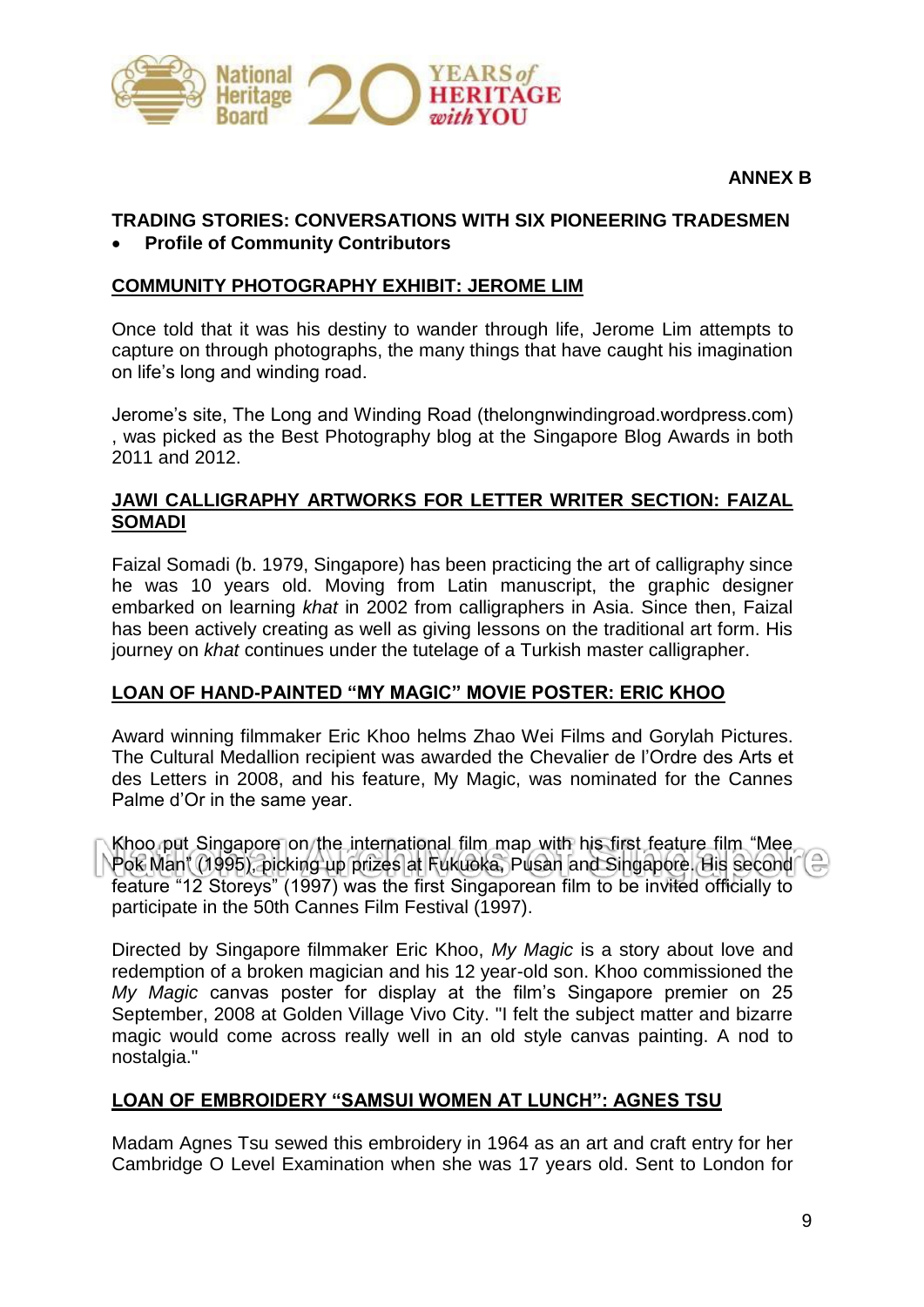

grading, it impressed the Cambridge examiners and won her a high grade. But this is not the only reason why the embroidery is special for Agnes. "My late father drew the Samsui Women picture for me. He was very artistic, and the embroidery is one way for me to remember him by."

#### **LOAN OF WEDDING SAREE, VEIL AND COSTUME JEWELLERY: MRS SUSHEETA MANOHARAN**

Susheeta Manoharan is the Social Chairman of the Ceylon Sports Club as well the Social and Cultural Secretary of the Singapore Ceylon Tamils Association. She wore this sari and veil on her wedding day on 18 August 2002 at the Sreenivasa Perumal Temple. We are grateful to Susheeta for the personal loan as well as for helping with dressing the mannequin.

# National Archives of Singapore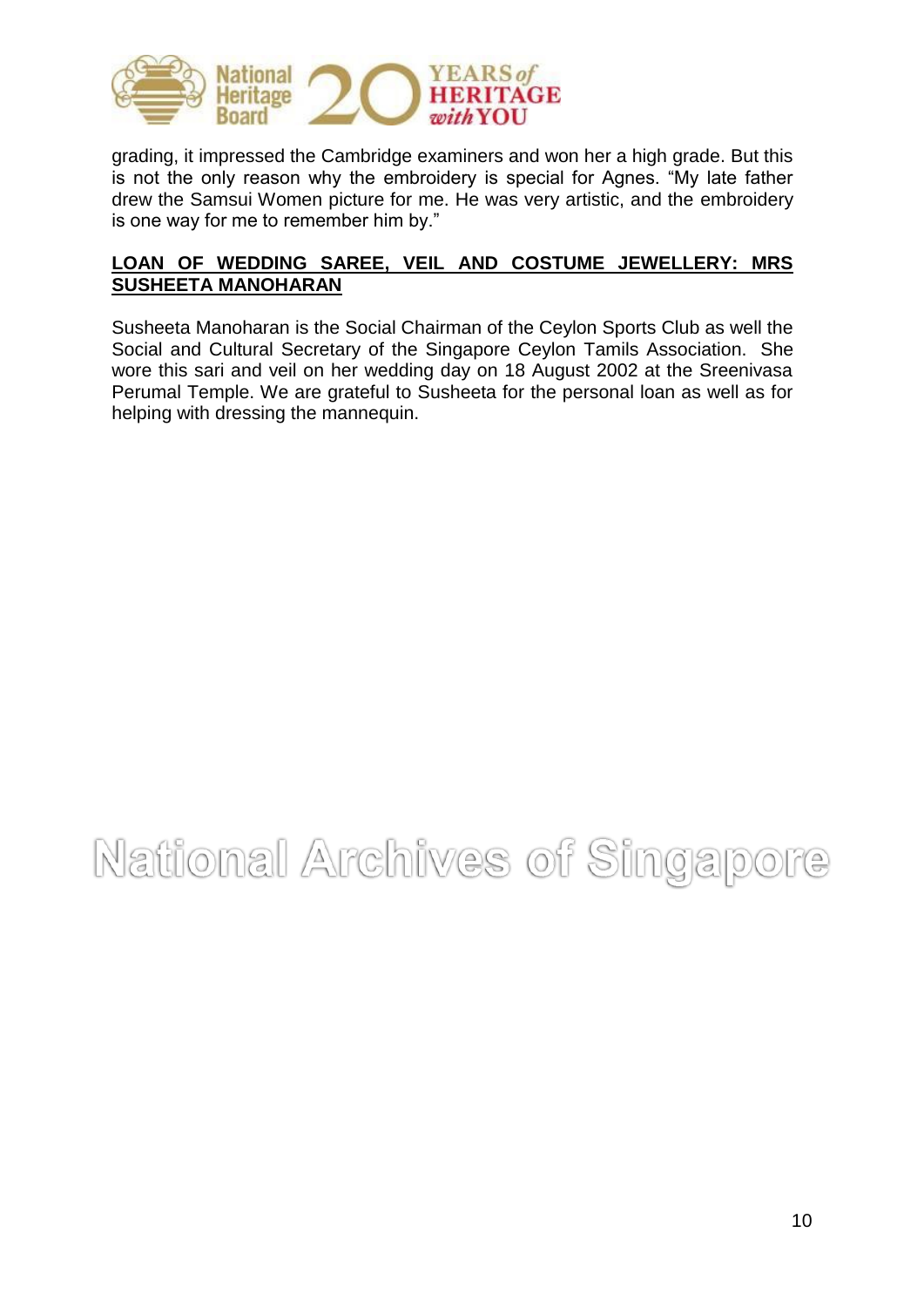

#### **ANNEX C**

### **TRADING STORIES: CONVERSATIONS WITH SIX PIONEERING TRADESMEN**

#### **Public and School Programmes**

#### **Public Programmes:**

Venue: NMS Glass Atrium Date: 25 & 26 May and 1, 2, 15, 16, 22 & 23 June Time: Please visit www.nhb.gov.sg/tradingstories for more information Admission fees: Free

As part of the exhibition, a special series of street theatre performances and demonstrations of the old trades will be presented at the National Museum on weekends in May and June. Visitors of all ages will be entertained by performances and demonstrations rarely seen in Singapore today.

#### **School Programmes:**

Venue: NMS Seminar Rooms Date: 28 March – 13 June 2013 Time: 2.30pm – 4.30pm Admission fees: Free To register: Please visit [www.nhb.gov.sg/tradingstories](http://www.nhb.gov.sg/tradingstories) to download the registration form and follow the instructions for submission

Schools are invited to register for an educational programme specially designed to enhance the *Trading Stories* experience for Primary and Secondary students.

Programme Highlights for Schools:

Self-exploratory tour of the "Trading Stories: Conversations with Six Tradesmen" exhibition (30 minutes)

Visit a special exhibition on old trades in Singapore and how tradesmen have coped with the challenge of changing times. Featuring the lives of six individuals who have made their living as a traditional goldsmith, movie poster painter, tukang urut or Malay confinement lady, Samsui woman, poultry farmer and letter writer, the exhibition sheds light on some of Singapore's old trades through their personal stories – stories of sacrifices and struggles, of passion and fortitude, of entrepreneurial courage and adaptability.

#### 2. Self-exploratory tour of the Singapore History Gallery (30 minutes)

The Singapore History Gallery adopts a story-telling approach, unveiling different perspectives as students travel through tales of the past. To let students appreciate the struggles that early settlers had to overcome, they will be taken